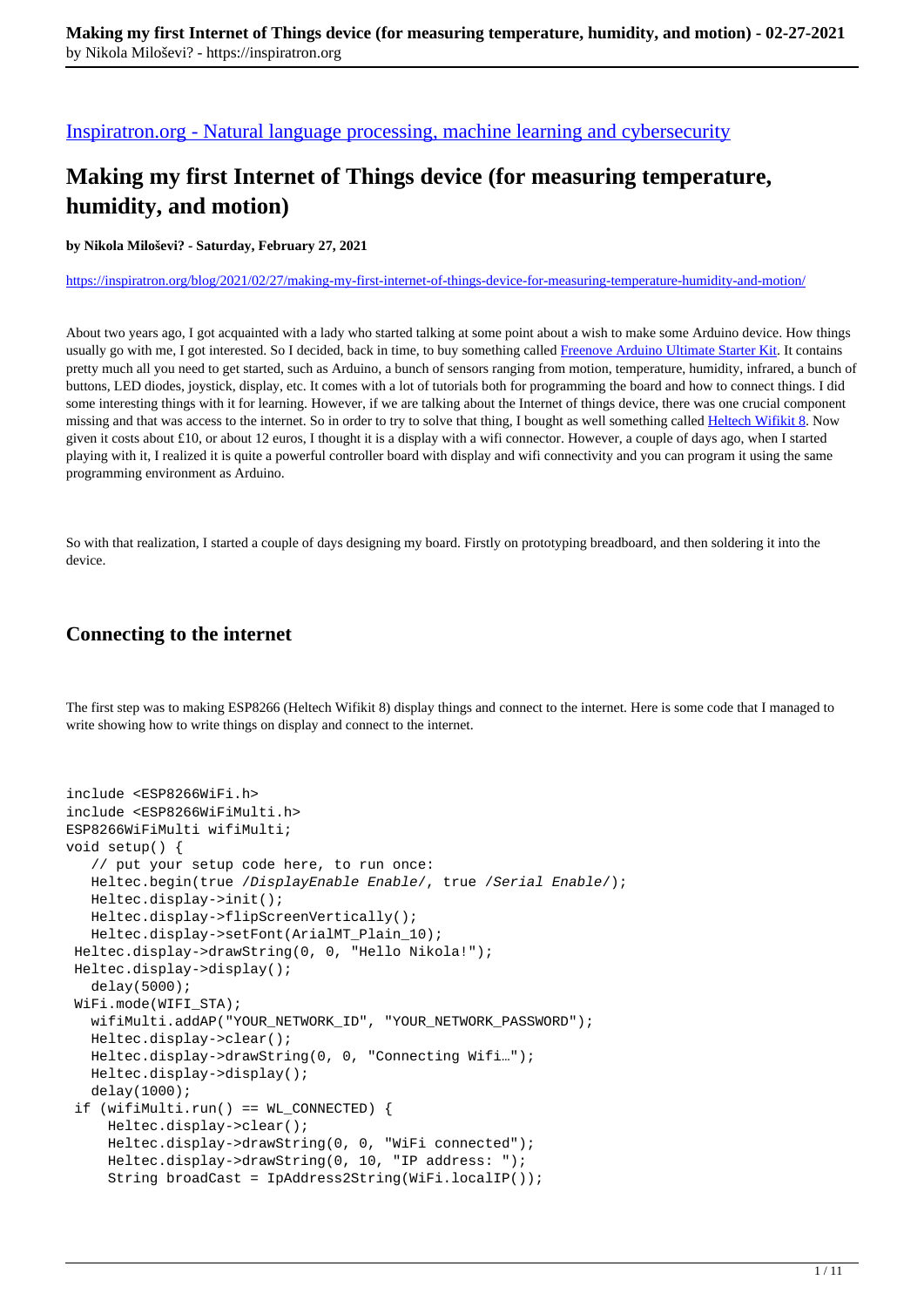```
 Heltec.display->drawString(0, 20, broadCast); 
      Heltec.display->display();
  }
  }
void loop() {
    if (wifiMulti.run() != WL_CONNECTED) {
      Heltec.display->clear();
      Heltec.display->drawString(10, 0, "WiFi not connected!");
      delay(1000);
    } else {
      Heltec.display->clear();
      Heltec.display->drawString(0,0,"WiFi connected");
}
}
```
Writing on screen is pretty straightforward using Heltec.display->drawString(0, 0, "Hello Nikola!"); once everything is initialized. First, two numbers are positions of the first character (so the top left in this case). After drawing you can call Heltec.display->display() to show it or clear() to clear screen. If you write multiple strings at the same location they would just be drawn one over the other.

Now as everything works I could move forward designing a circuit.

## **Designing a circuit**

Previously, I have already made Arduino powered circuit measuring temperature and humidity using a D11 sensor that came with Arduino Starter Kit. Now I wanted to try doing a similar thing, but with the board having internet connectivity, so it sends data online and I could check them online by accessing a website or app. In addition to D11, I also decided it would be cool to have a motion sensor, so I can put the device somewhere close to my doors and it can act both as a security device and as a measurement for temperature and humidity. I used a breadboard that came with Arduino kit to design the board. However, it didn't all go smoothly. I faced some strange issue that if all is connected, and I connect the device via USB to electricity, the screen does not work. However, if I disconnect the pin outputting power (5V) from the ESP8266 to other components, the screen loads, and then I can put the pin back and everything works smoothly. However, this is not something you can have on the device, so I managed to solve the issue with a two-way switch. The switch would stop power to go out of the board until the screen loads, and then you can switch it, and you can get sensor readings.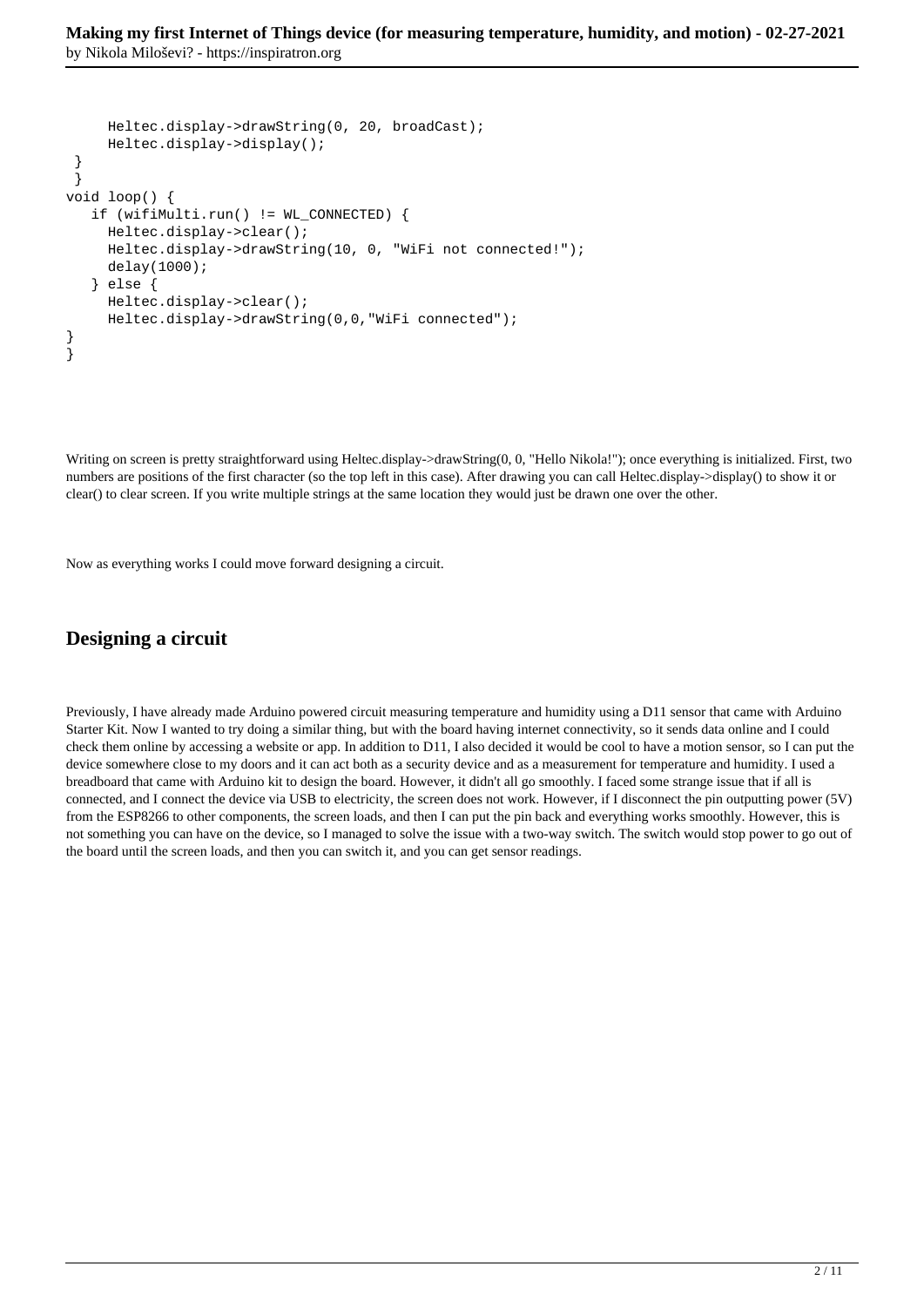

Components needed for the project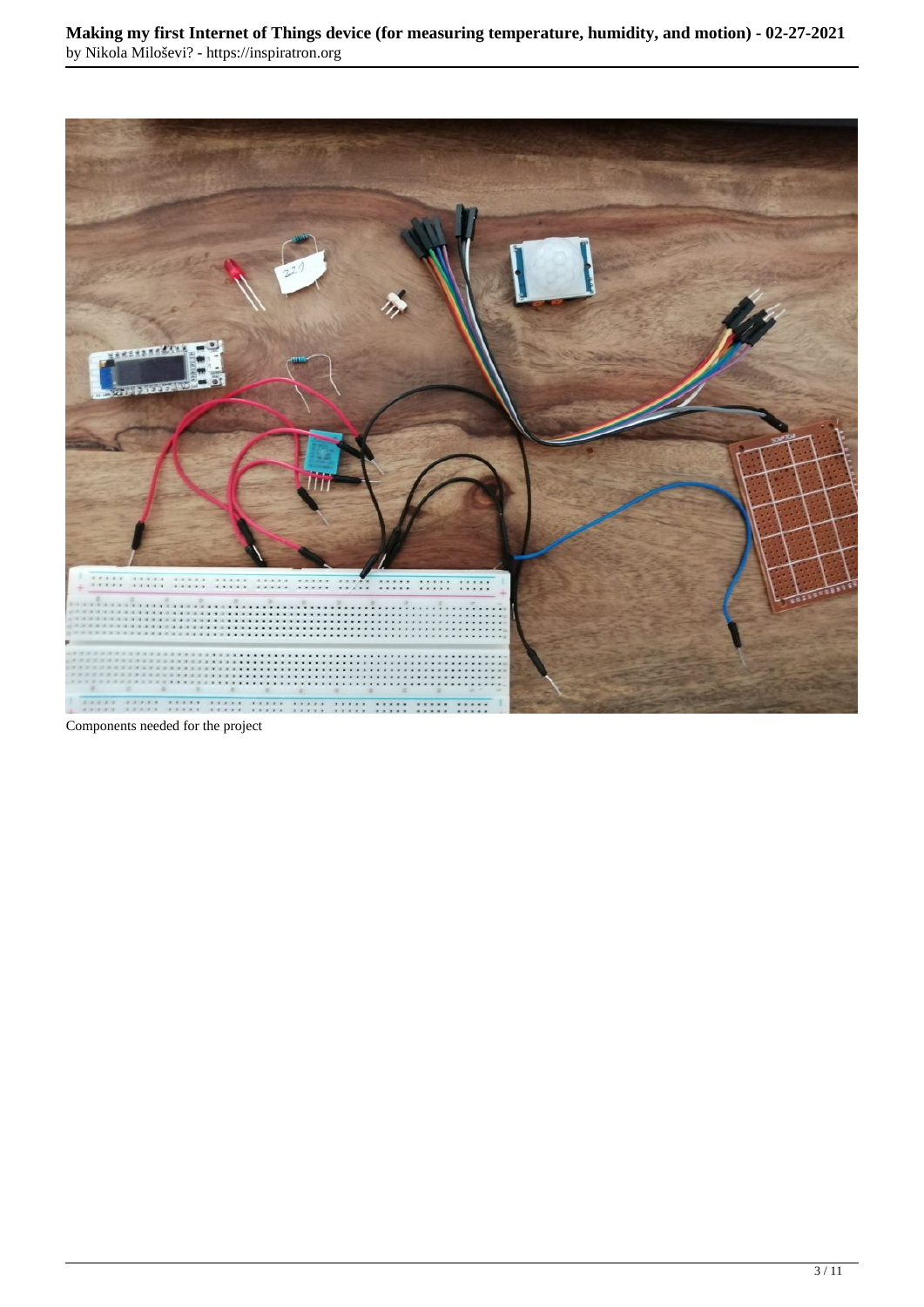

Final prototype on the breadboard

I understand, it is not easy to see from this picture how the connections go, so I tried to draw a schematic diagram of the device.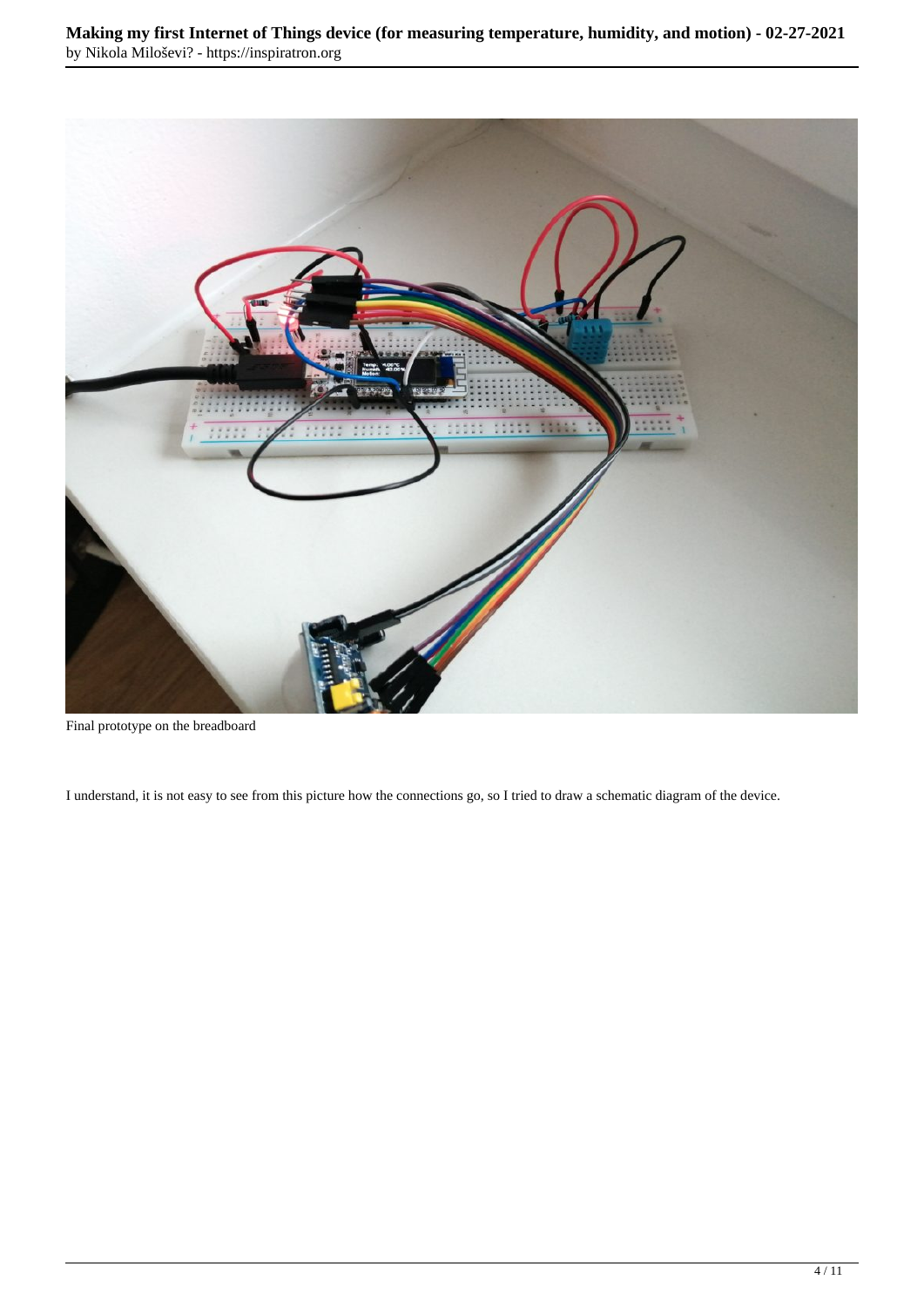

Schema of the connections for the designed device

When it came down to programming and reading inputs, I had a little issue with understanding pin numbering. So I connected D11 (temperature and humidity sensor) to input D8 on ESP8266 and motion sensor D7. Initially, I thought, in code, I would read from pin ids 7 and 8, however that is not the case. With ESP8266 comes the following diagram.



ESP 8266 WifiKit 8 pinout diagram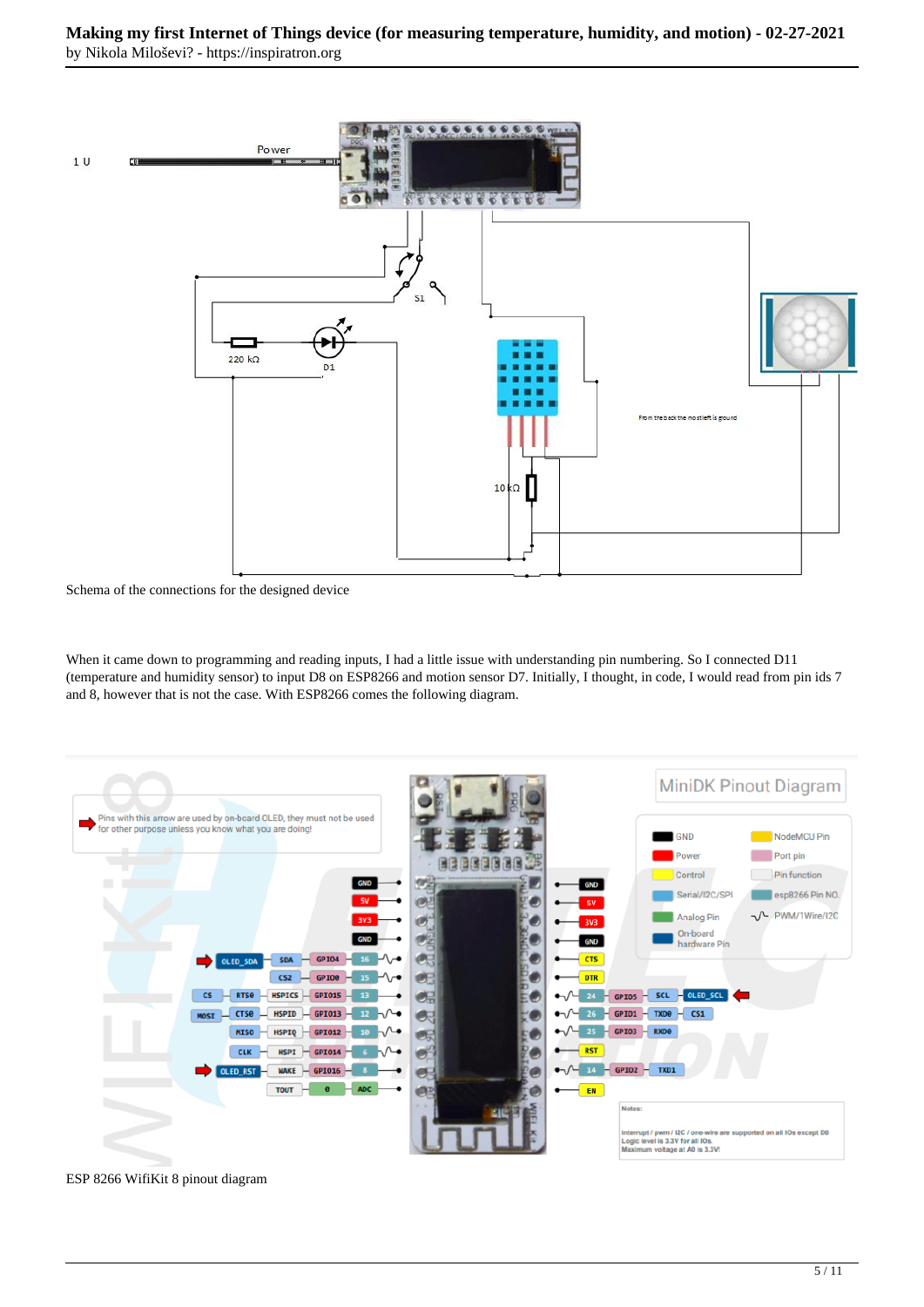The actual ids of the pins are in this pink column starting with GPI, so pin 8 is GPI015, meaning its id is 15, while pin 7 has GPI013, meaning the id is 13.

So the final code for the sketch that was uploaded to the device looks the following way and can be seen on my GitHub.

#### **Making a web service for the device**

Now the device is done, for it to be a complete IoT device, it needs a web service to send data to and to present data. I have made a couple of Google searches to find whether there is any free Python hosting that would allow me also some sort of database. To my quite big surprise, I found exactly what I was looking for. The site is called PythonAnywhere. They do exactly what I was looking for. They provide Flask and MySQL hosting for free. There are some limitations, like the size of files and database. However, for my needs what they provide was perfect.

So I wrote a simple Flask service with two main endpoints. The first would accept the data from the device and store in the database. This endpoint will also make sure, I don't store too much data, so it would delete data older than 2 days. The second endpoint would provide me with the user interface for the visualization. For this, I used a template that utilized Chart.js.

The code in Flask looked the following way:

```
from flask import Flask
import MySQLdb as mdb
from flask import render_template
from flask import request
app = Flask(\texttt{__name__})@app.route('/')
def analytics():
     username = 'XXXX'
     password = 'XXXX'
     hostname = 'XXXX.mysql.pythonanywhere-services.com'
     db = 'XXXX$smarthome'
     conn = mdb.connect(host=hostname, user=username, passwd=password, db=db)
     cursor = conn.cursor()
    # Select data for the last 24 hours = 24*60*60 = 86400 sql = 'select * from entries order by id desc limit 86400'
     cursor.execute(sql)
     rows = cursor.fetchall()
     times = []
     temperatures = []
     humidity = []
     movement = []
     for row in rows:
         times.append(row[1].strftime("%d/%m/%Y, %H:%M:%S"))
         temperatures.append(float(row[2][:-2]))
         humidity.append(float(row[3][:-1]))
```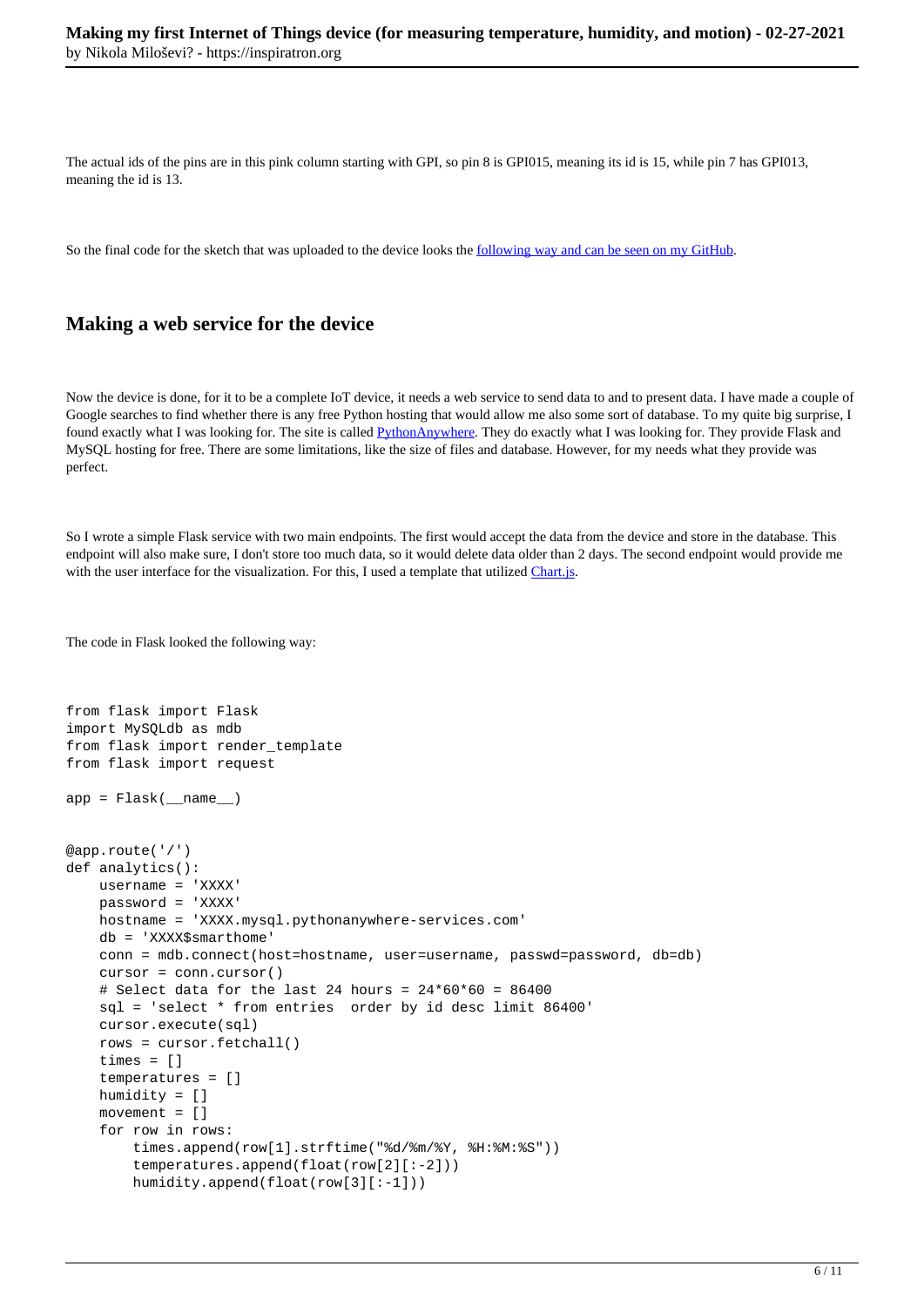```
if row[4]=='': movement.append(0)
         else:
             movement.append(int(row[4])*100)
     conn.close()
     return render_template('chart_page.html',datetimes=times, temperature=temperatures,humidit
ies = humidity,motion = movement)
@app.route('/add_data')
def add_data():
     username = 'XXXX'
     password = 'XXXX'
     hostname = 'XXXX.mysql.pythonanywhere-services.com'
     db = 'XXXX$smarthome'
     conn = mdb.connect(host=hostname, user=username, passwd=password, db=db)
     temperature = request.args.get('temp')
     humidity = request.args.get('humid')
     motion = request.args.get('motion')
     ip = request.args.get('ip')
     cursor = conn.cursor()
     sql = "INSERT INTO entries (temperature, humidity,movement,ip) VALUES (%s, %s,%s,%s)"
     val = (temperature, humidity,motion,ip)
     cursor.execute(sql, val)
     conn.commit()
     sql = "DELETE FROM entries WHERE id NOT IN (SELECT id FROM (SELECT id FROM entries ORDER B
Y id DESC LIMIT 180000) foo);"
     cursor.execute(sql)
     conn.commit()
     conn.close()
     return "OK"
```
The template page you can view on GitHub, so I do not overcrowd this post with the code. The method *render\_template* changes variable inside {{}} with the arrays created in the root endpoint method, filling javascript that plots chart with data.

Final webpage of that endpoint looks in the following way: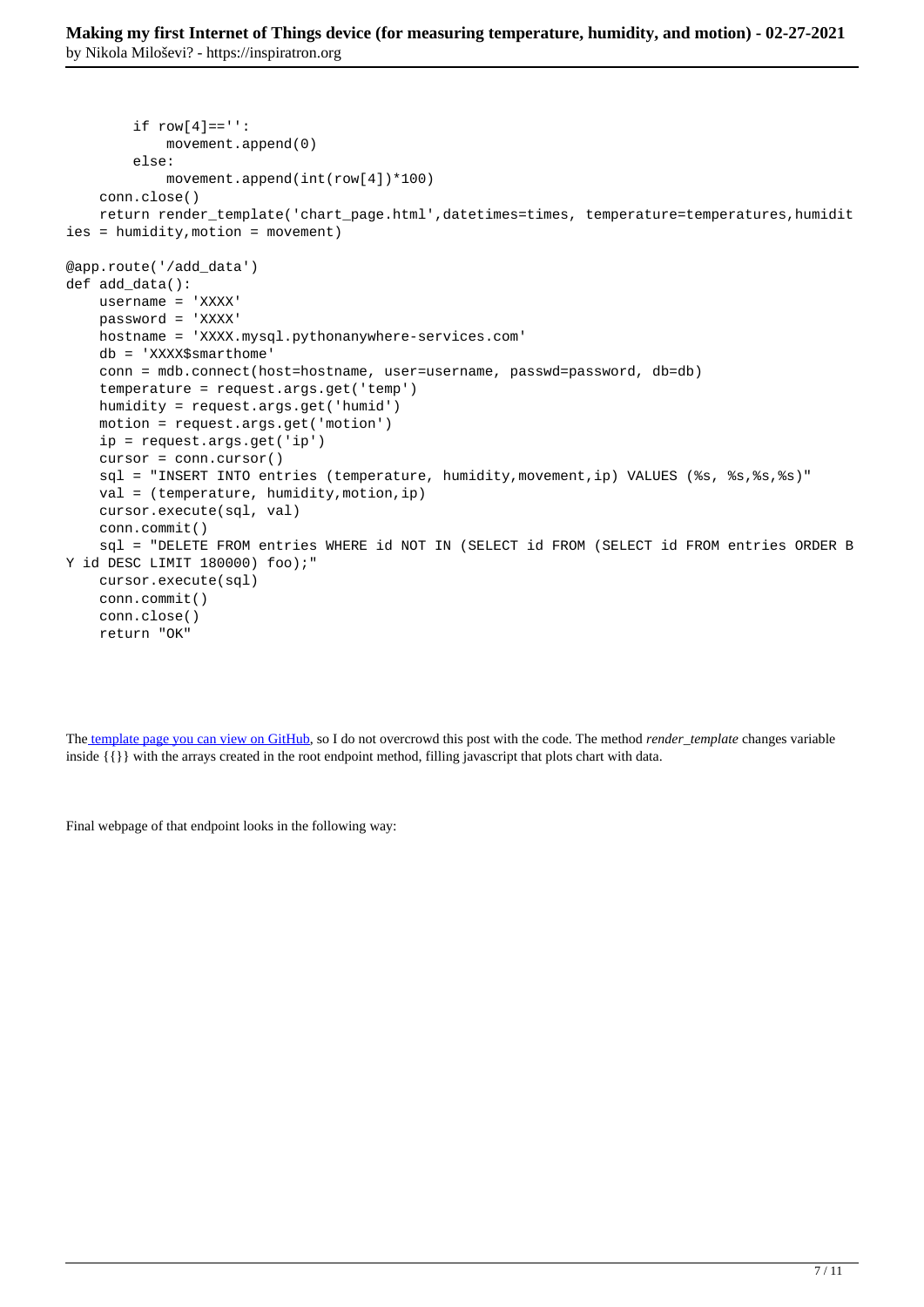## **Nikola's smart home device**



Plot from the web interface for the device

## **Soldering the device**

Once the web service and the device work and they are connected to each other, it is time to finalize the device, so it can be permanent, and solder pieces together on a small board. Freenove kit comes with 3-4 soldering boards that are 5x7 cm, which is a pretty good size for this kind of device. I had to buy a new soldering iron, and the one I picked was Meterk Soldering Iron Kit 60 W 14 in 1. It comes with a case, iron, some tweezers, soldering wires, and basically everything one needs.

I was soldering for the first time in my life. Probably I used way more soldering wire then it was necessary, but it all went more or less okay. I had to unsolder some bits, cause I made some mistakes, or solder went where it was not supposed to. One issue once soldering was that on both sensors, the data pin is in the middle, while ground and VCC are on the sides. It was quite problematic to solder both sensors to the boards (which was initial plan) without wires crossing on the board. So I soldered external wires to motion sensor. If I ever make a case, it would make sense for it to be a bit more out and higher compared to other sensor.

Finally, it all looked like this: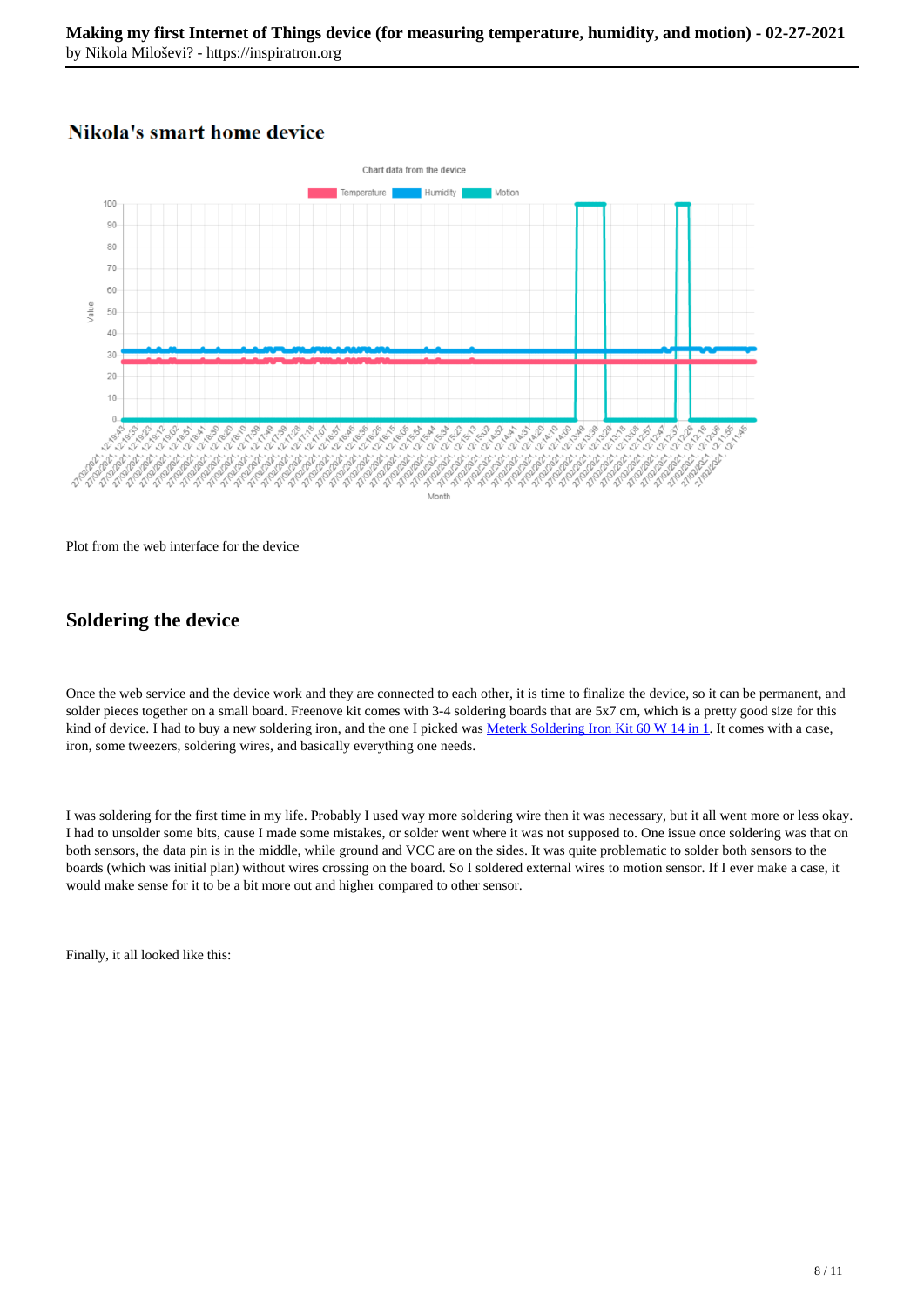

Front side of the finally soldered device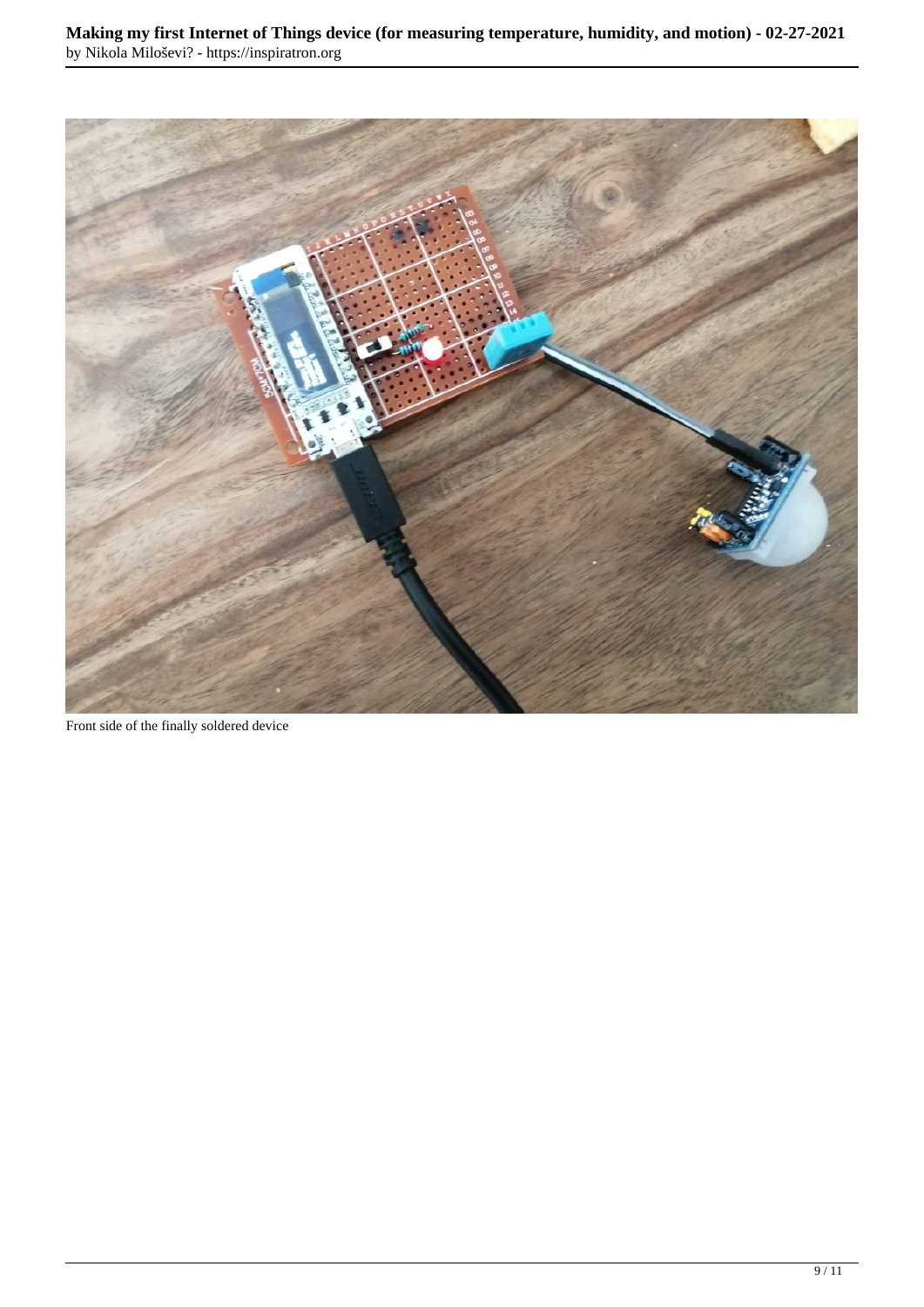

Back side and soldering

And it worked, after a little bit of playing around it. I would recommend to solder sensor by sensor and test in each instance whether everything works before moving forward. At least, that made it easier for me to troubleshoot if anything went wrong. The final stage would be to make some casing for the device. This is something that I was thinking about quite a bit, as you end up with a custom device with a custom dimensions. I may just reuse some carton box and cut it for the casing. More proper, plastic casing seems a bit more dificult to make and I may be lacking some equipment for it.

#### **Cost**

At the end, when you sum up the costs, in order to make a device like this, it costs about 20 euros:

- 12 euro is the WifiKit
- $\bullet \sim 3$  euros are sensors each (so in total about 6-7)
- some 1-2 euros for soldering wire and soldering board
- Maybe about 1-2 euros for LED diode, switch and all other wiring used